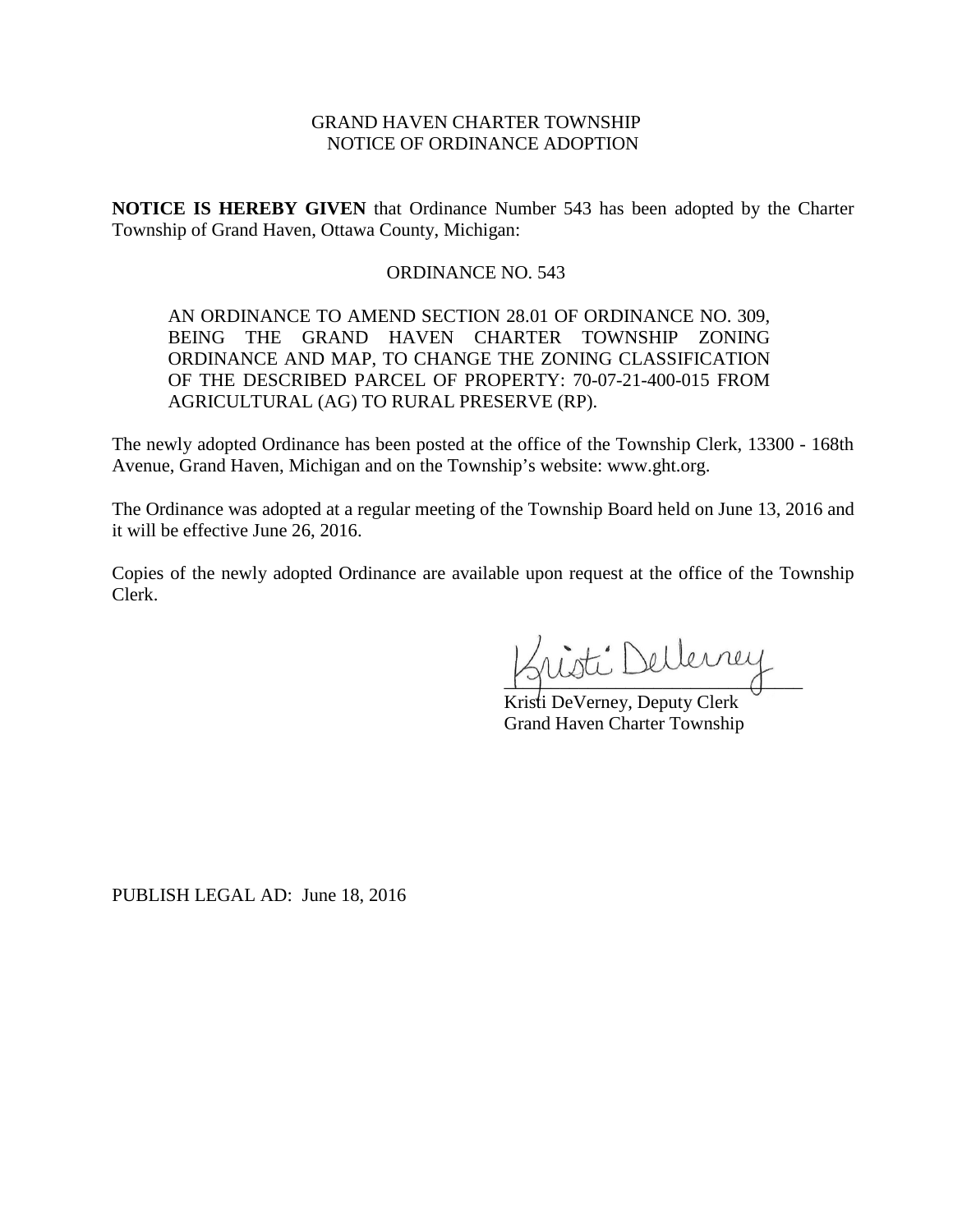### **ORDINANCE NO. 543**

### **ZONING CLASSIFICATION CHANGE**

AN ORDINANCE TO AMEND SECTION 28.01 OF ORDINANCE NO. 309, BEING THE GRAND HAVEN CHARTER TOWNSHIP ZONING ORDINANCE AND MAP, TO CHANGE THE ZONING CLASSIFICATION OF THE DESCRIBED PARCEL OF PROPERTY: 70-07-21-400-015.

GRAND HAVEN CHARTER TOWNSHIP, COUNTY OF OTTAWA, AND STATE OF MICHIGAN, ORDAINS:

Section 1. Amendment to Section 28.01 of Ordinance No. 309. Said Ordinance is amended to adopt the following provision changing the zoning classification of the following described parcel of property from Agricultural (AG) to Rural Preserve (RP):

PARCEL NO: 70-07-21-400-015 THAT PART OF S 1/2 SE 1/4 LYING W'LY OF A LI COM 1799.16 FT W OF SE COR & RUNNING TH N 01D 04M W 1323.11 FT TO S 1/8 LI & PT OF ENDING SEC 21 T7N R16W

Section 2. Repeal. All ordinances or parts of ordinances previously adopted and inconsistent with the provisions of this Ordinance are hereby repealed.

Section 3. Severability. Each portion of this Ordinance shall be deemed to be severable. Should any article, section, subsection, paragraph, subparagraph, sentence or clause hereof be declared by a court to be unconstitutional, invalid, or be rejected by referendum or similar process such holdings shall not affect the validity of this Ordinance as a whole or any part thereof, other than the part so declared to be unconstitutional, invalid or rejected.

Section 4. Effective Date. This amendment to the Grand Haven Charter Township Zoning Ordinance was approved and adopted by the Township Board of Grand Haven Charter Township, Ottawa County, Michigan on June 13, 2016, after a public hearing as required pursuant to Michigan Act 110 of 2006, as amended; after introduction and a first reading on May 23, 2016, and after posting and publication following such first reading as required by Michigan Act 359 of 1947, as amended. This Ordinance shall be effective on June 26, 2016, which date is the eighth day after publication of a Notice of Adoption and Posting of the Zoning Classification Change Ordinance in the *Grand Haven Tribune*, as required by Section 401 of Act 110, as amended. However, this effective date shall be extended as necessary to comply with the requirements of Section 402 of Act 110, as amended.

Karl French, Laurie Larsen, Township Supervisor Township Clerk

aurie Larse